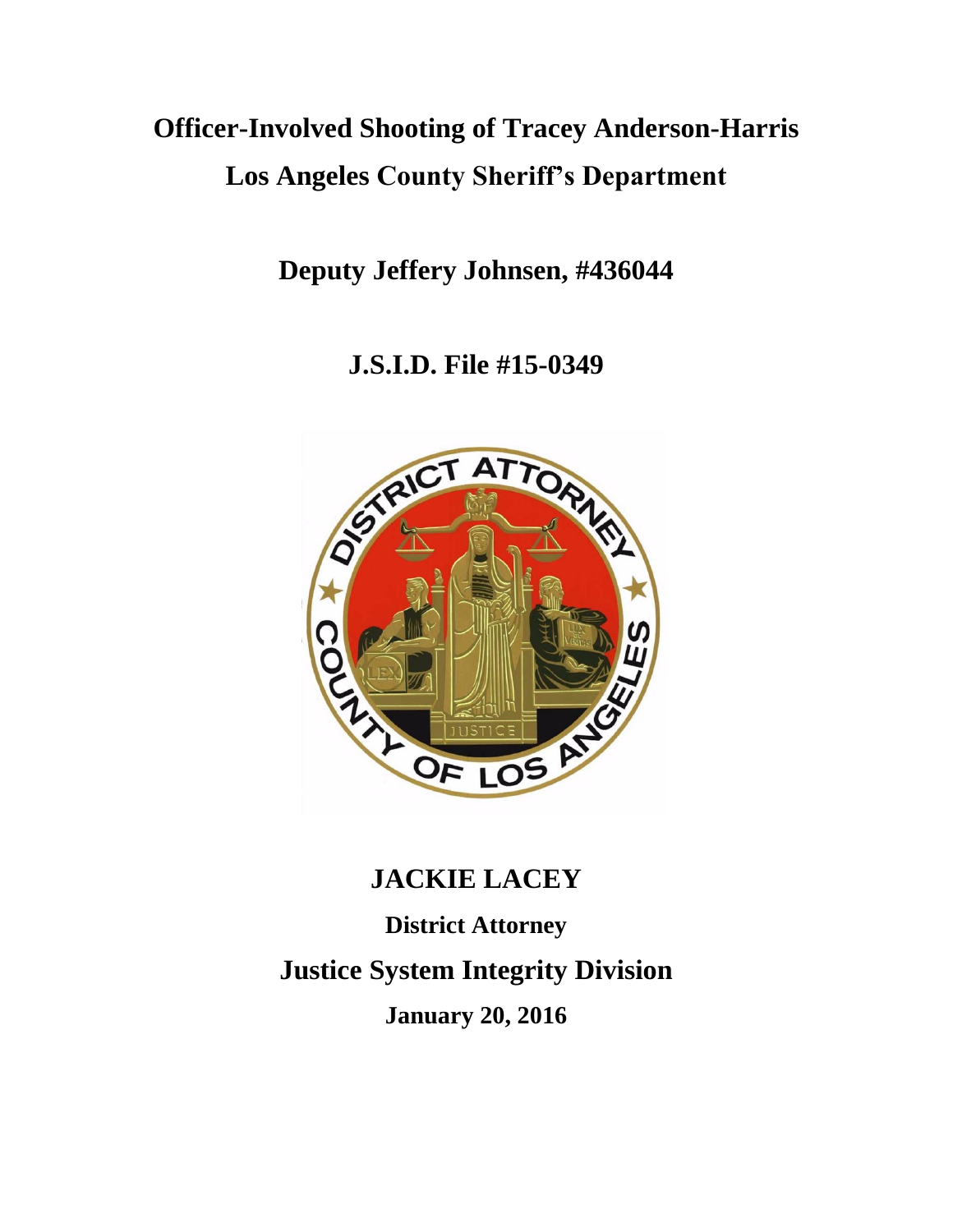#### **MEMORANDUM**

- TO: CAPTAIN STEVEN KATZ Homicide Bureau Los Angeles County Sheriff's Department 1 Cupania Circle Monterey Park, California 91755
- FROM: JUSTICE SYSTEM INTEGRITY DIVISION Los Angeles County District Attorney's Office
- SUBJECT: Officer Involved Shooting of Tracey Anderson-Harris J.S.I.D. File #15-0349 L.A.S.D File #015-08160-0590-055

DATE: January 20, 2016

The Justice System Integrity Division of the Los Angeles County District Attorney's Office has completed its review of the July 10, 2015, non-fatal shooting of Tracey Anderson-Harris by Los Angeles Sheriff's Deputy Jeffery Johnsen. It is our conclusion that Deputy Johnsen acted in lawful self-defense and defense of others.

The District Attorney's Command Center was notified of this shooting on July 10, 2015, at approximately 12:40 p.m. The District Attorney Response Team

responded and was given a briefing and walk-through of the scene by Lieutenant Holly Francisco.

The following analysis is based on reports submitted to our office by the Los Angeles Sherriff's Department (LASD) Homicide Bureau and the voluntary statement of Deputy Johnsen.

## **FACTUAL ANALYSIS**

On July 10, 2015, at approximately 10:47 a.m., LASD Sergeant Julie Geary and LASD Deputy Jeffery Johnsen responded to a 9-1-1 call concerning a woman who was possibly bipolar and brandishing a firearm at family members in the area of Yorkshire Road and Lotus Avenue in a residential area of unincorporated Pasadena.

Geary was working by herself in a supervisory capacity and driving a marked patrol vehicle. Johnsen was working by himself in a separate, marked patrol vehicle. Both deputies were dispatched from the Temple Sheriff's Station. They arrived in the general area approximately five minutes later and searched the neighborhood in an attempt to locate the woman with the gun.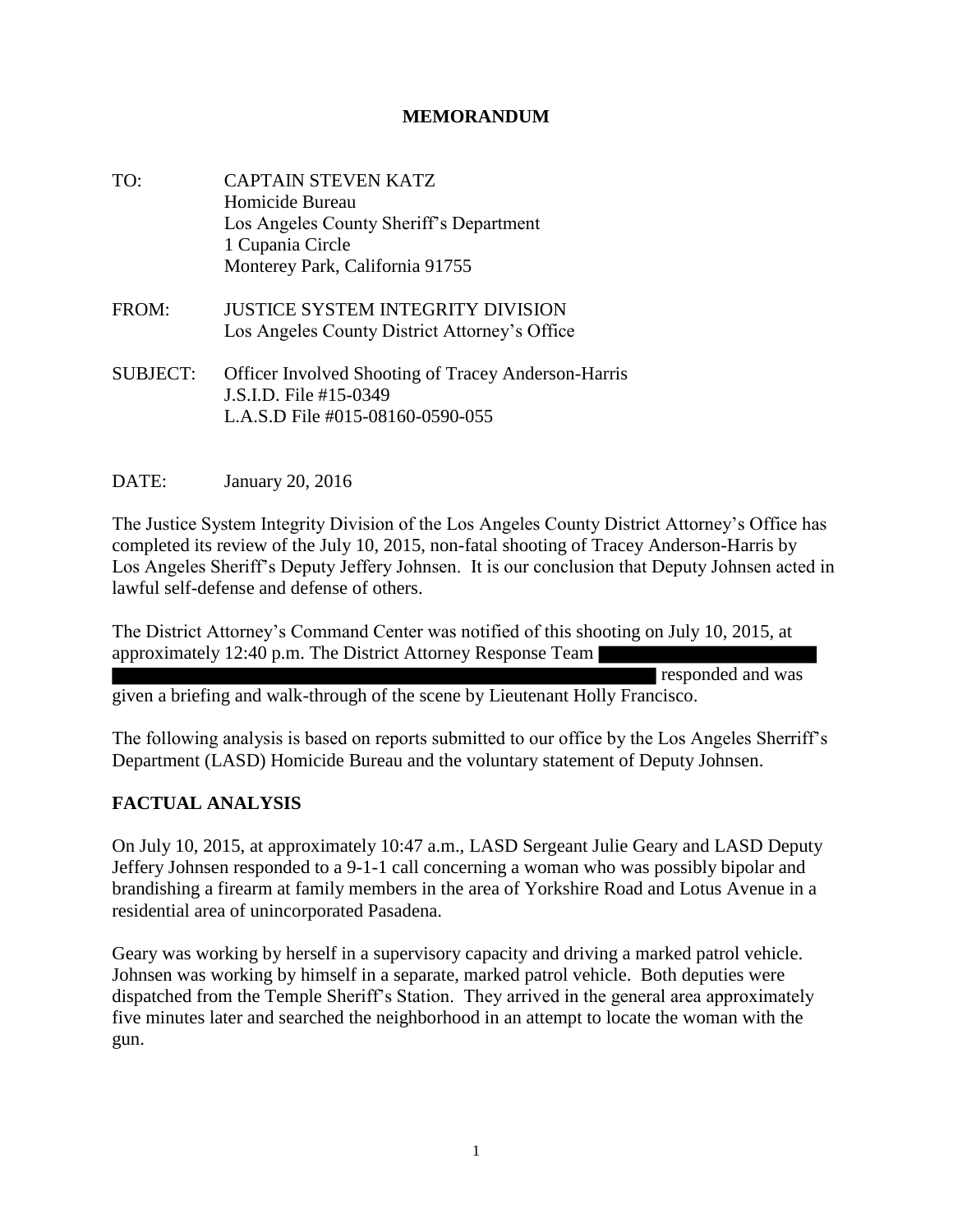Minutes later, a witness, later identified as Timothy Dirks, flagged down the deputies. While Geary advised assisting units that they had been flagged down, Johnsen spoke with Dirks. Geary then parked her patrol vehicle and retrieved her Taser from the backseat.

Dirks told Johnsen that the woman they were looking for was armed with a handgun and inside a nearby residence adjacent to where the deputies had stopped their patrol vehicles. Johnsen immediately relayed that information to Geary who was unknowingly standing in the driveway of the woman's residence.

As Geary directed her attention to the residence and began to update assisting units to establish a containment, she saw the front door of the residence open and a woman, later identified as Tracey Anderson-Harris, walk out of the front door pointing a handgun at her and walking in her direction.

As Anderson-Harris closed the distance to within eight to ten feet of Geary, Geary yelled repeatedly at Anderson-Harris, "Put it down! Put it down!" As Anderson-Harris continued to walk toward her with the gun pointed in her direction, Geary threw her Taser down and retreated behind a nearby shrub to gain concealment and draw her service weapon. At the same time she yelled to Johnsen, "Johnsen, 417!" (Radio code for person with a gun).

Anderson-Harris responded, "So Johnsen's going to be the first to die today?" and fired a single gunshot in Geary's direction. The bullet did not strike Geary.

Johnsen, who was next door speaking with Dirks, heard Geary yell, "Put it down! Put it down! Johnsen, 417!" and heard the gunshot. Johnsen immediately drew his service weapon and ran toward Geary's position. When he came around a hedge separating the two houses he saw Anderson-Harris in a combat shooting position and pointing an object he believed to be a gun in the direction of where he had last seen Geary. Fearing for his life and Geary's life, he fired two or three rounds at Anderson-Harris, striking and disabling her with a single, non-fatal gunshot wound to her left shoulder and arm area. Anderson-Harris was treated at the scene by fire department personnel and transported to the hospital.

Johnsen was armed with his departmentally approved 9mm Beretta model 92FS semi-automatic pistol. His firearm was examined after the shooting and it was loaded with one live round in the chamber and twelve live rounds in the magazine. Johnsen said he carries his duty weapon with one live round in the chamber and fifteen live rounds in the magazine. Three expended 9mm Luger caliber cartridge cases were recovered from the scene.

Anderson-Harris was armed with a .38 special caliber Smith & Weston Model 640 revolver. When recovered, the cylinder was locked closed and one fired cartridge case was found at the top of the chamber, in line with the barrel. The remaining four chambers were empty. Investigators were not able to locate the bullet fired from this weapon at the scene.

Anderson-Harris was charged with assault with a firearm on a peace officer in case number GA097015. The case is currently set for a mental competency hearing on January 19, 2016.